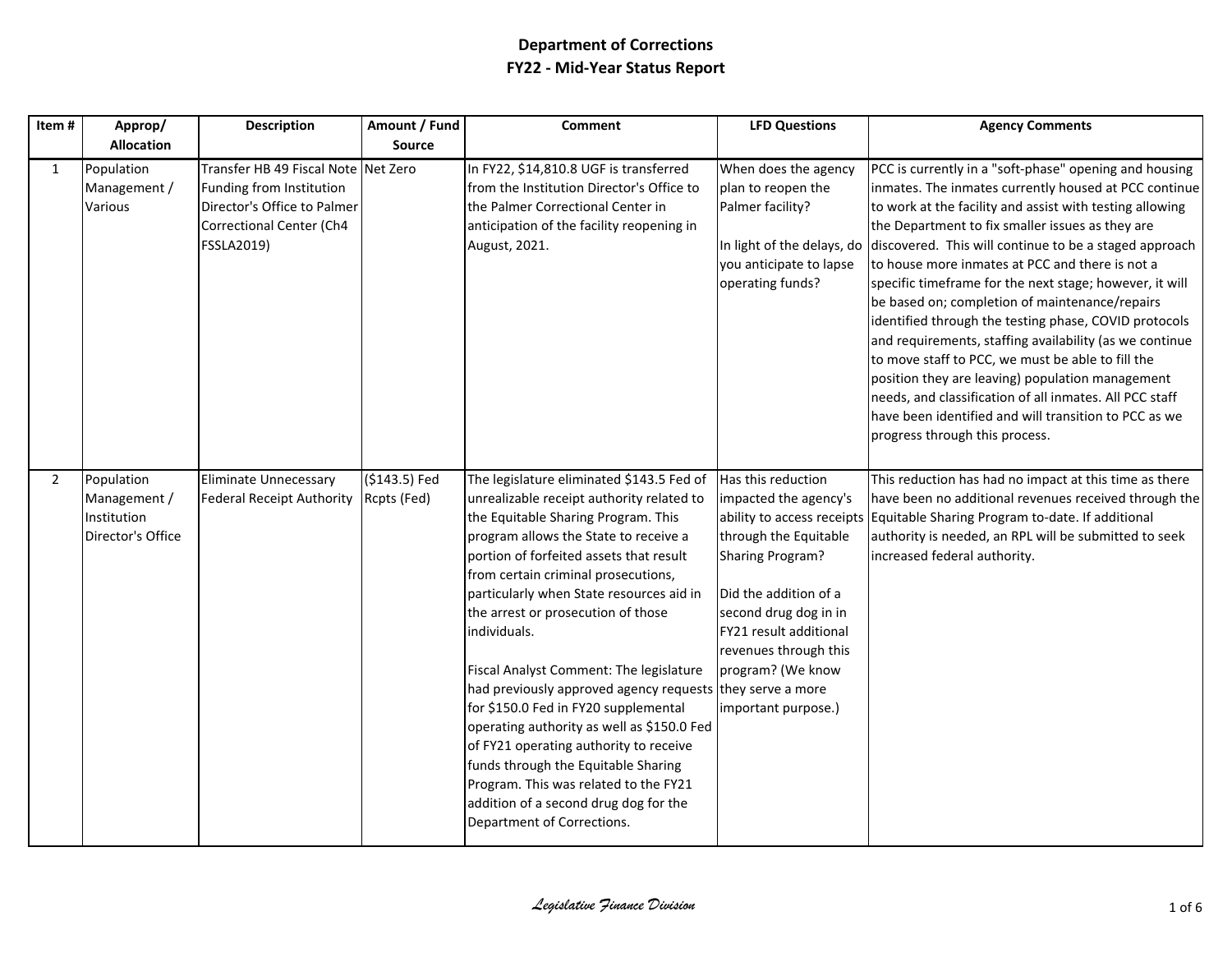| Item# | Approp/                                                                   | Description                                                                                | Amount / Fund                                                                          | <b>Comment</b>                                                                                                                                                                                                                                                                                                                                                                                                                                                                                                                                                                              | <b>LFD Questions</b>                                                                                                                                                   | <b>Agency Comments</b>                                                                                                                                                                                                                                                                                                                                                                                                                                                                                                                                                                                                                                                                                                                                                                                                                                                |
|-------|---------------------------------------------------------------------------|--------------------------------------------------------------------------------------------|----------------------------------------------------------------------------------------|---------------------------------------------------------------------------------------------------------------------------------------------------------------------------------------------------------------------------------------------------------------------------------------------------------------------------------------------------------------------------------------------------------------------------------------------------------------------------------------------------------------------------------------------------------------------------------------------|------------------------------------------------------------------------------------------------------------------------------------------------------------------------|-----------------------------------------------------------------------------------------------------------------------------------------------------------------------------------------------------------------------------------------------------------------------------------------------------------------------------------------------------------------------------------------------------------------------------------------------------------------------------------------------------------------------------------------------------------------------------------------------------------------------------------------------------------------------------------------------------------------------------------------------------------------------------------------------------------------------------------------------------------------------|
|       | <b>Allocation</b>                                                         |                                                                                            | Source                                                                                 |                                                                                                                                                                                                                                                                                                                                                                                                                                                                                                                                                                                             |                                                                                                                                                                        |                                                                                                                                                                                                                                                                                                                                                                                                                                                                                                                                                                                                                                                                                                                                                                                                                                                                       |
| 3     | Population<br>Management /<br>Anchorage<br>Correctional<br>Complex        | Revenue Increase for<br>Anticipated Federal and<br>Municipal Manday Billings \$2,800.0 Fed | Net Zero<br>Rcpts (Fed)<br>(\$4,000.0) Gen<br>Fund (UGF)<br>\$1,200.0<br>GF/Prgm (DGF) | The Department of Corrections currently<br>projects federal receipts to be over-<br>collected by approximately \$2,000.0 Fed,<br>and municipal mandays and inmate<br>phone stipend receipts to be over-<br>collected by approximately \$2,000.0<br>GF/Prgm. The daily rate that the agency<br>receives for housing federal and<br>municipal inmates has also increased<br>from \$168.74 to \$176.24, further<br>increasing anticipated receipts. This fund<br>change reduces UGF funding, and allows<br>the agency to spend down existing<br>balances of federal and municipal<br>receipts. | Could you please<br>provide a status update<br>on federal and<br>municipal manday<br>receipts and the<br>agency's ability to spend<br>down over-collected<br>receipts? | GFPR collections exceeded the DOCs authority in<br>FY2021 by \$1,676.8. This amount was not expended as<br>it exceeded the DOCs authority and was swept into the<br>general fund coffers at the end of the fiscal year. The<br>fund change from UGF increasing GFPR for FY2022 will<br>bring authority into alignment with anticipated<br>projected collections.<br>Federal collections totaled \$11,414.6 for FY2021 of<br>which a carry-forward of \$2,201.4 was processed<br>moving a portion of the federal revenue collections<br>from FY2021 to FY2022. The fund change from UGF<br>increasing FED for FY2022 will bring the authority into<br>alignment with anticipated projected collections.                                                                                                                                                                |
| 4     | Population<br>Management /<br>Statewide<br><b>Probation and</b><br>Parole | Reduce Funding Based on<br>Prior Years Lapsed<br>Amounts                                   | (\$750.0) Gen<br>Fund (UGF)                                                            | The legislature removed UGF funding<br>based on prior year lapse reports. This is<br>a 3.8% decrease in the total UGF funding<br>in this allocation.                                                                                                                                                                                                                                                                                                                                                                                                                                        | What is the impact of<br>this reduction?                                                                                                                               | This reduction is associated with vacant Adult<br>Probation Officer (APO) positions and current caseload<br>counts. For efficiency purposes, Adult Probation Officer<br>positions are filled based on caseload counts and as<br>caseload fluctuate, positions are transferred to other<br>locations to meet the caseloads or are left vacant<br>pending the changes in the caseload counts. This<br>reduction was applied to the personal services<br>increasing the assigned V&T rate.<br>The caseload capacity is identified in AS 33.05.040<br>which limits the number of cases that can be assigned<br>to an APO to 75 per officers requiring the DOC to have<br>funded positions to meet the offender population that<br>are released to probation/parole supervision.<br>The department will request to restore these funds as<br>the caseload counts increase. |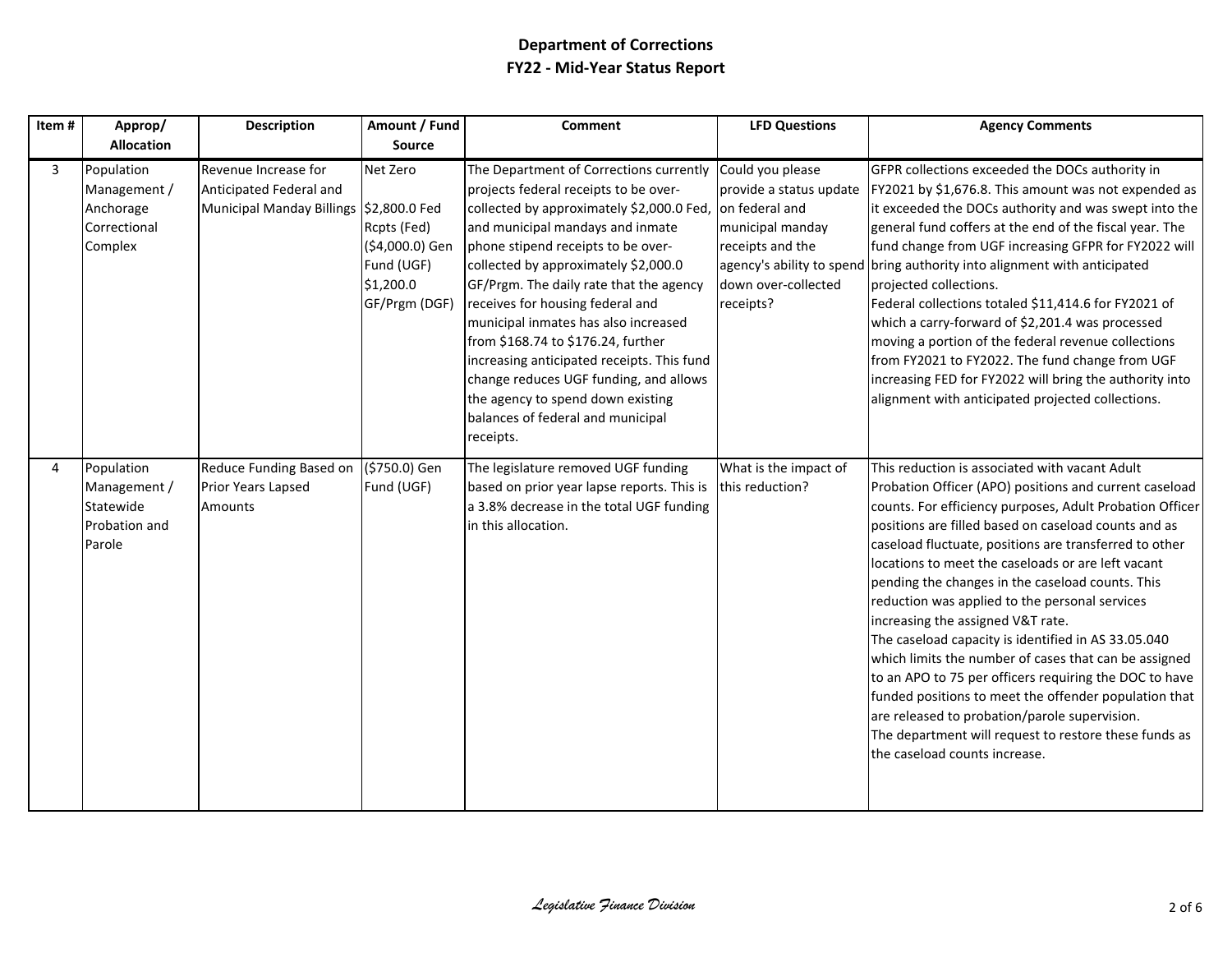| Item# | Approp/<br><b>Allocation</b>                           | <b>Description</b>                                                                                            | Amount / Fund<br><b>Source</b> | <b>Comment</b>                                                                                                                                                                                                                                                                                                                                         | <b>LFD Questions</b>                                                                                          | <b>Agency Comments</b>                                                                                                                                                                                                                                                                                                                                                                                                                                                                                                                                                                                                                                                                                                                                                                                                                                                                  |
|-------|--------------------------------------------------------|---------------------------------------------------------------------------------------------------------------|--------------------------------|--------------------------------------------------------------------------------------------------------------------------------------------------------------------------------------------------------------------------------------------------------------------------------------------------------------------------------------------------------|---------------------------------------------------------------------------------------------------------------|-----------------------------------------------------------------------------------------------------------------------------------------------------------------------------------------------------------------------------------------------------------------------------------------------------------------------------------------------------------------------------------------------------------------------------------------------------------------------------------------------------------------------------------------------------------------------------------------------------------------------------------------------------------------------------------------------------------------------------------------------------------------------------------------------------------------------------------------------------------------------------------------|
| 5     | Electronic<br>Monitoring /<br>Electronic<br>Monitoring | Add Authority to allow<br><b>GPS Tracking for</b><br><b>Community Residential</b><br><b>Center Placements</b> | \$261.5 Gen<br>Fund (UGF)      | This increment provides funding for<br>approximately 221 Community<br>Residential Center residents to be<br>tracked with GPS monitors using existing<br>contracts managed within the Electronic<br>Monitoring appropriation. The<br>Governor's request for \$461.5 would<br>have provided funding for 390 residents<br>to be monitored in this manner. | How many additional<br>purchased, and how<br>many additional CRC<br>residents have been<br>of this increment? | DOC does not purchase any equipment for electronic<br>GPS monitors have been monitoring (EM). Electronic Monitoring is provided<br>through a vendor contract that leases the DOC<br>equipment at a daily rental of \$2.50 per day per device<br>and additional fees associated with the monitoring<br>placed on EM as a result services (\$3.03 in Anchorage and \$4.19 in Fairbanks).<br>DOC is currently using EM in the Anchorage and<br>Fairbanks locations for persons housed in the Cordova,<br>Midtown, Parkview and Northstar CRCs as well as in<br>the Akeela or Clitheroe treatment Centers. During the<br>furst two quarters of FY2022 there was a daily average<br>of 191 persons placed in a CRC or Treatment Center<br>that were being monitored by EM. As of January 7th,<br>2022 there are 208 persons housed in a CRC or<br>treatment center that are monitored by EM. |
| 6     | Electronic<br>Monitoring /<br>Electronic<br>Monitoring | <b>Reduce Receipt Authority</b><br>for Uncollectable User<br><b>Contribution Revenue</b>                      | (\$1,400.0)<br>GF/Prgm (DGF)   | The legislature eliminated general fund<br>program receipt authority (GF/Prgm)<br>from the Electronic Monitoring<br>allocation. This revenue is generated<br>when the agency collects a user fee<br>related to participation in the Electronic<br>Monitoring program. The remaining<br>GF/Prgm authority in this allocation is<br>\$267.9.             | this reduction?                                                                                               | What are the impacts of This was an elimination of empty receipt authority and<br>there is no impact from this reduction.                                                                                                                                                                                                                                                                                                                                                                                                                                                                                                                                                                                                                                                                                                                                                               |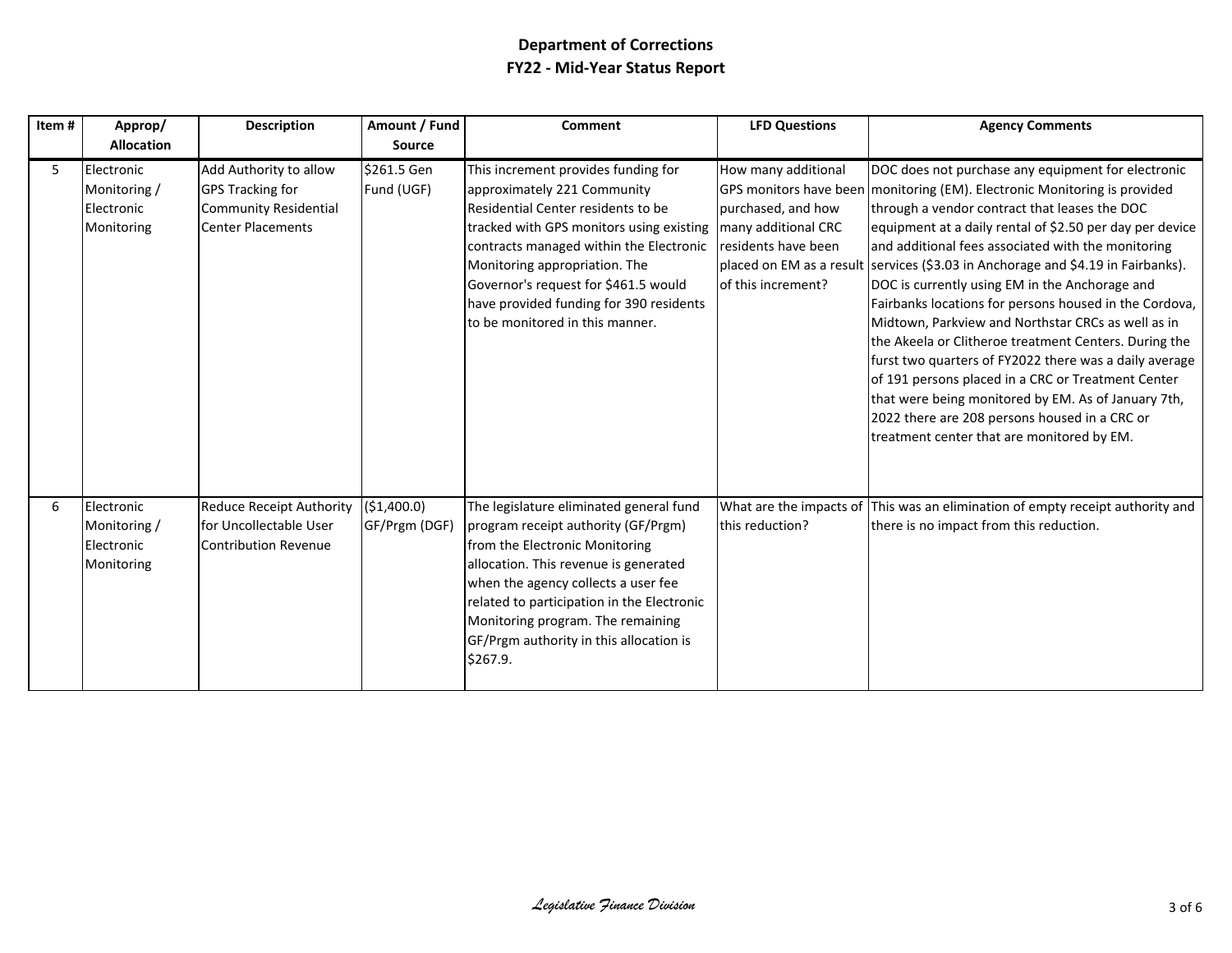| Item#          | Approp/                                                                      | <b>Description</b>                                                                       | Amount / Fund                | <b>Comment</b>                                                                                                                                                                                                                                                                                                                                                                                                                                                                                                                                                                                                                                                                                                                                                                                                                  | <b>LFD Questions</b>                                                                              | <b>Agency Comments</b>                                                                                                                                                                                                                                                                                                                                                                                                                                                                                 |
|----------------|------------------------------------------------------------------------------|------------------------------------------------------------------------------------------|------------------------------|---------------------------------------------------------------------------------------------------------------------------------------------------------------------------------------------------------------------------------------------------------------------------------------------------------------------------------------------------------------------------------------------------------------------------------------------------------------------------------------------------------------------------------------------------------------------------------------------------------------------------------------------------------------------------------------------------------------------------------------------------------------------------------------------------------------------------------|---------------------------------------------------------------------------------------------------|--------------------------------------------------------------------------------------------------------------------------------------------------------------------------------------------------------------------------------------------------------------------------------------------------------------------------------------------------------------------------------------------------------------------------------------------------------------------------------------------------------|
|                | <b>Allocation</b>                                                            |                                                                                          | Source                       |                                                                                                                                                                                                                                                                                                                                                                                                                                                                                                                                                                                                                                                                                                                                                                                                                                 |                                                                                                   |                                                                                                                                                                                                                                                                                                                                                                                                                                                                                                        |
| $\overline{7}$ | Community<br>Residential<br>Centers /<br>Community<br>Residential<br>Centers | Add Authority for<br>Parkview Community<br><b>Residential Center Beds</b>                | \$2,175.0 Gen<br>Fund (UGF)  | This Community Residential Center<br>contract was reinstated in June 2020 to<br>expand capacity in response to the<br>COVID-19 emergency. The contract<br>guarantees the availability of all 112 beds beginning of FY22?<br>at the facility for a total annual cost of<br>\$3,975.6. The agency housed an average<br>of 45 people at Parkview between June<br>2020 and June 2021. The legislature<br>approved funding for 55% of this total<br>annual cost, which would translate to<br>approximately 61 beds to be filled at the<br>current average daily cost.<br>The Department had contracted with<br>Parkview in the past, but this ceased in<br>2016 due to anticipated reductions to the<br>inmate population associated with the<br>passage of SB 91 (Ch 36, SLA 2016)<br>Omnibus Crim Law & Procedure;<br>Corrections. | What is the average<br>number of filled beds<br>out of the 112 available<br>at Parkview since the | The average number of filled beds for the first two<br>quarters of FY2022 has been 55 filled beds per day and<br>for the month of December there was an average of 70<br>filled beds per day. The Parkview Center is used for<br>furlough placements that allow offenders to work in<br>the communities and receive programming as needed.<br>Parkview is also used for those offenders qualifying for<br>electronic monitoring placement that do not have a<br>primary or approved residents to live. |
| 8              | Community<br>Residential<br>Centers /<br>Community<br>Residential<br>Centers | <b>Reduce Receipt Authority</b><br>for Uncollectable User<br><b>Contribution Revenue</b> | (\$1,000.0)<br>GF/Prgm (DGF) | The legislature eliminated \$1,000.0 of<br>general fund program receipt (GF/Prgm)<br>authority that is used to collect funds<br>from Community Residential Center<br>residents to offset the cost of their<br>accommodations. These funds are<br>generated through residents'<br>employment, and payments are<br>calculated as a percentage of income,<br>and capped at a set rate. After this<br>reduction, the appropriation will have<br>\$2,339.1 of GF/Prgm receipt authority<br>remaining.                                                                                                                                                                                                                                                                                                                                | this reduction?                                                                                   | What are the impacts of This was an elimination of empty receipt authority and<br>there is no impact from this reduction.                                                                                                                                                                                                                                                                                                                                                                              |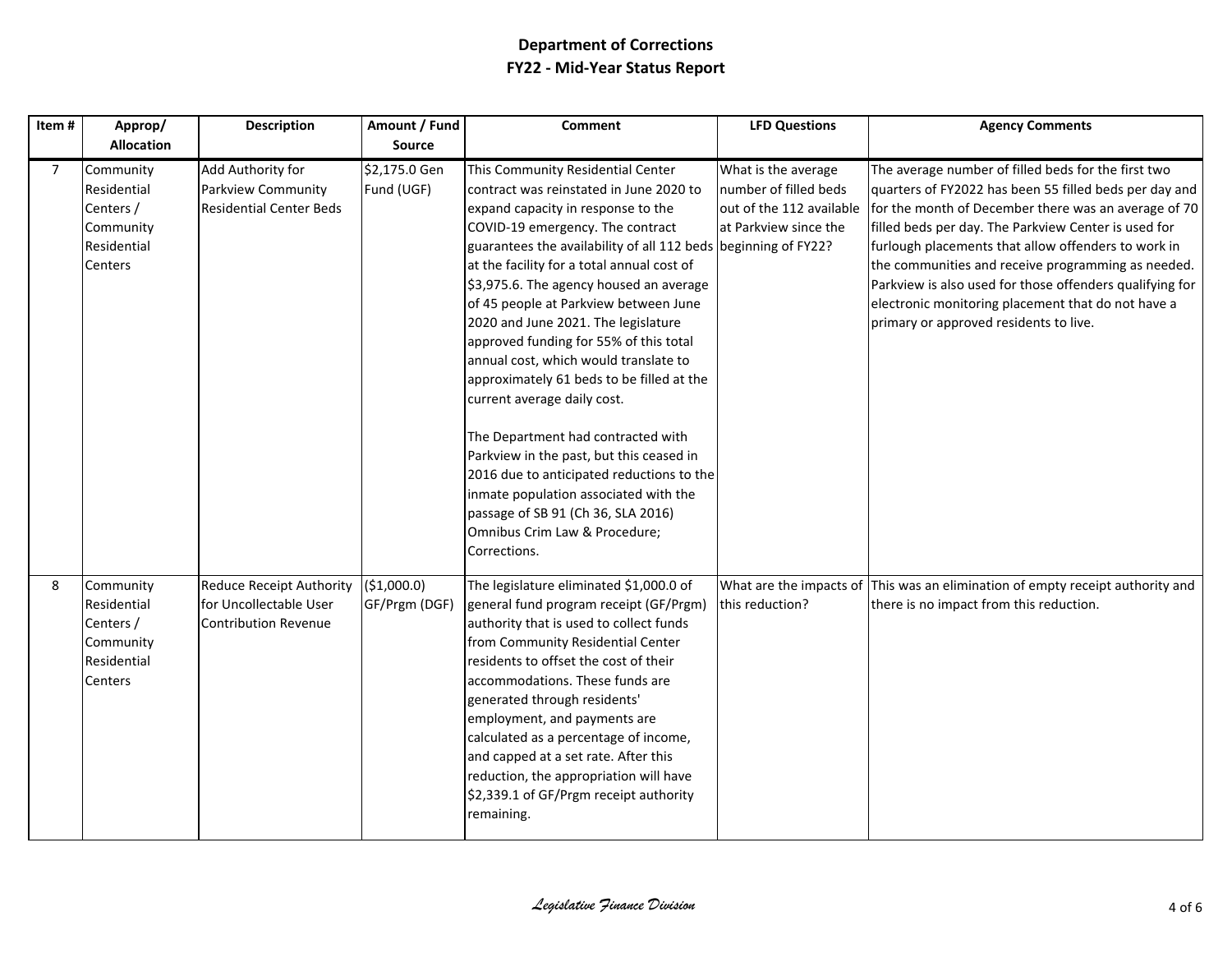| Item# | Approp/                                                                          | <b>Description</b>                                                                                                                                              | Amount / Fund                                       | <b>Comment</b>                                                                                                                                                                                                                                                                                                                                                                                                                                                                                                                                                                                                                                                                                                        | <b>LFD Questions</b>                               | <b>Agency Comments</b>                                                                                                                                                                                                                                                                                                                                     |
|-------|----------------------------------------------------------------------------------|-----------------------------------------------------------------------------------------------------------------------------------------------------------------|-----------------------------------------------------|-----------------------------------------------------------------------------------------------------------------------------------------------------------------------------------------------------------------------------------------------------------------------------------------------------------------------------------------------------------------------------------------------------------------------------------------------------------------------------------------------------------------------------------------------------------------------------------------------------------------------------------------------------------------------------------------------------------------------|----------------------------------------------------|------------------------------------------------------------------------------------------------------------------------------------------------------------------------------------------------------------------------------------------------------------------------------------------------------------------------------------------------------------|
|       | <b>Allocation</b>                                                                |                                                                                                                                                                 | <b>Source</b>                                       |                                                                                                                                                                                                                                                                                                                                                                                                                                                                                                                                                                                                                                                                                                                       |                                                    |                                                                                                                                                                                                                                                                                                                                                            |
| 9     | Health and<br>Rehabilitation<br><b>Health Care</b>                               | Restore Funding and<br>Positions for Six<br>Services / Physical Healthcare Providers<br>Included in HB49 Fiscal<br>Note for Palmer CC (Ch4<br><b>FSSLA2019)</b> | \$791.7 Gen<br>Fund (UGF)<br><b>6 PFT Positions</b> | In FY21, the agency offered a \$791.7 UGF Has the agency hired<br>decrement to account for six physical<br>health care positions that were included<br>in the HB 49 fiscal note for reopening the Center?<br>Palmer Correctional Center. At that time,<br>the agency was seeking to transfer<br>additional inmates to private prisons<br>outside of Alaska in lieu of reopening the<br>Palmer facility, and counted the<br>decrement as a savings. This FY22<br>increment reinstates the funding and<br>positions included in the original fiscal<br>note.                                                                                                                                                            | these six positions for<br>the Palmer Correctional | Five of the positions are filled with the last Mental<br>Health Clinician 1 currently under recruitment and<br>expected to be filled by January 31, 2022.                                                                                                                                                                                                  |
| 10    | <b>Health and</b><br>Rehabilitation<br>Services / Physical<br><b>Health Care</b> | Reduce Funding to Align<br>with Agency Need While<br>Maintaining Inmate<br><b>Access to Health Care</b>                                                         | (\$1,600.0) Gen<br>Fund (UGF)                       | The legislature reduced the amount of<br>UGF authority in Physical Health Care<br>based on lapse reports, and expressed<br>intent that this reduction should not<br>impact the availability of services to<br>inmates.<br>Fiscal Analyst Comment: The COVID-19<br>pandemic created significant volatility in<br>the Department of Corrections budget,<br>which was already experiencing<br>significant fluctuations in funding levels<br>as the result of recent criminal justice<br>legislation. It is difficult to establish a<br>reliable baseline for physical health care<br>costs for the agency at this time, and<br>these services as well as funding levels<br>should be closely monitored in the<br>future. | What are the impacts of<br>this reduction?         | The DOC anticipates the ability to absorb this<br>decrement at this time due to the reductions in the<br>Risk Management costs and ongoing suspended<br>program contracts due to COVID restrictions. The rates<br>for Risk Management are based on five year averages<br>of inmate claims and has been adjusted from \$2.5 mil<br>to \$1.3 mil for FY2022. |